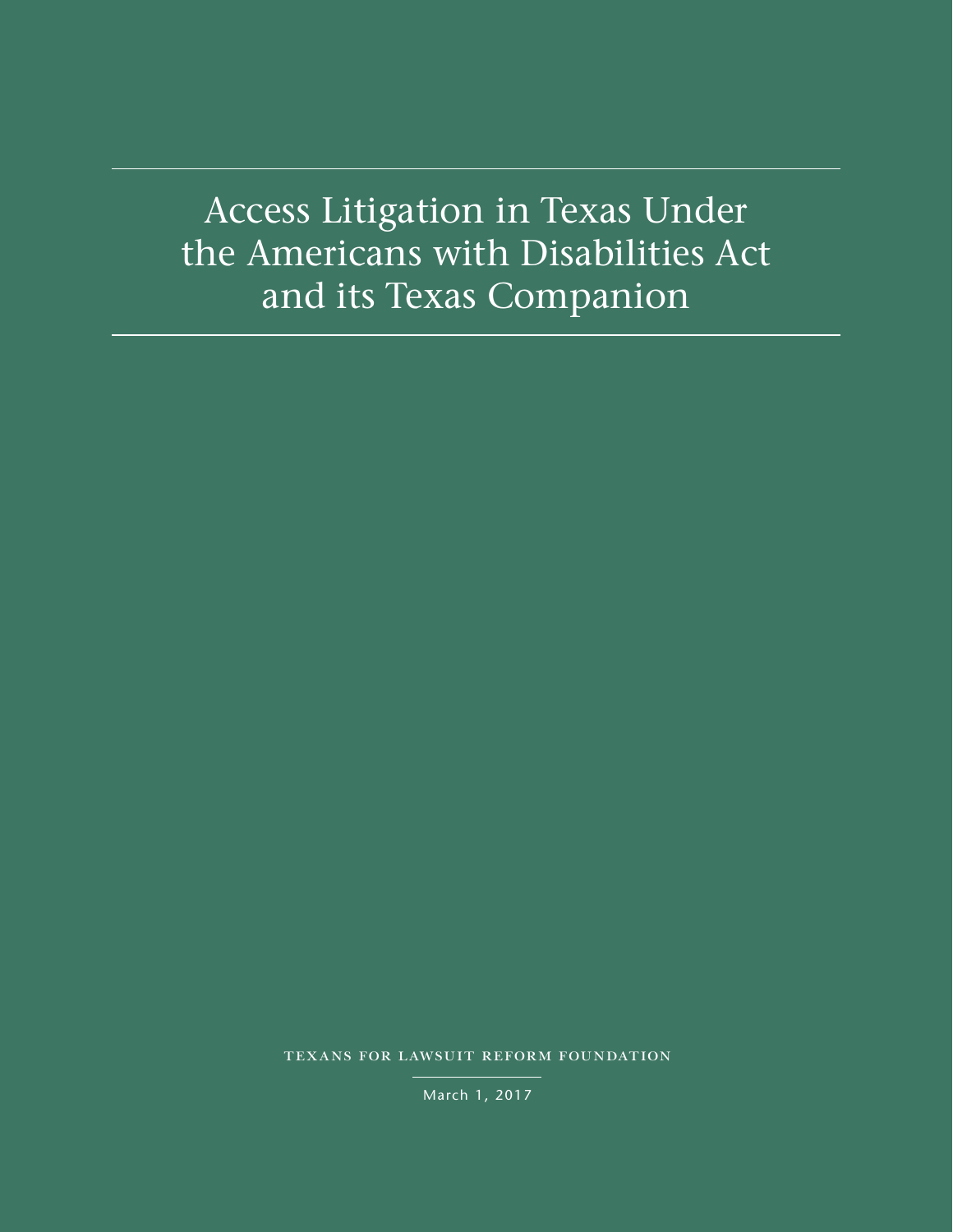Texans for Lawsuit Reform Foundation conducts and supports academically sound, impartial and non-partisan research, study, analysis, and writing related to the justice system in Texas. Research is conducted by lawyers, scholars, analysts, and professionals with experience and expertise in the areas being researched and reported. The Foundation's published research and reports are posted on its website and are available to the public. The purpose of the Foundation's activities is public education on matters concerning the Texas justice system, including its statutory and common law, its regulations and administrative agencies, and the organization and operation of its courts. The Foundation's publications do not necessarily reflect the opinions of its sponsors or of Texans for Lawsuit Reform.

#### © Copyright 2017 – texans for lawsuit reform foundation

All rights reserved. No part of this paper may be reproduced by any electronic or mechanical means (including photocopying, recording, or information storage and retrieval) without written permission from Texans for Lawsuit Reform Foundation.

texans for lawsuit reform foundation

1701 Brun Street | Houston, Texas 77019 713.963.9363 | 713.963.9787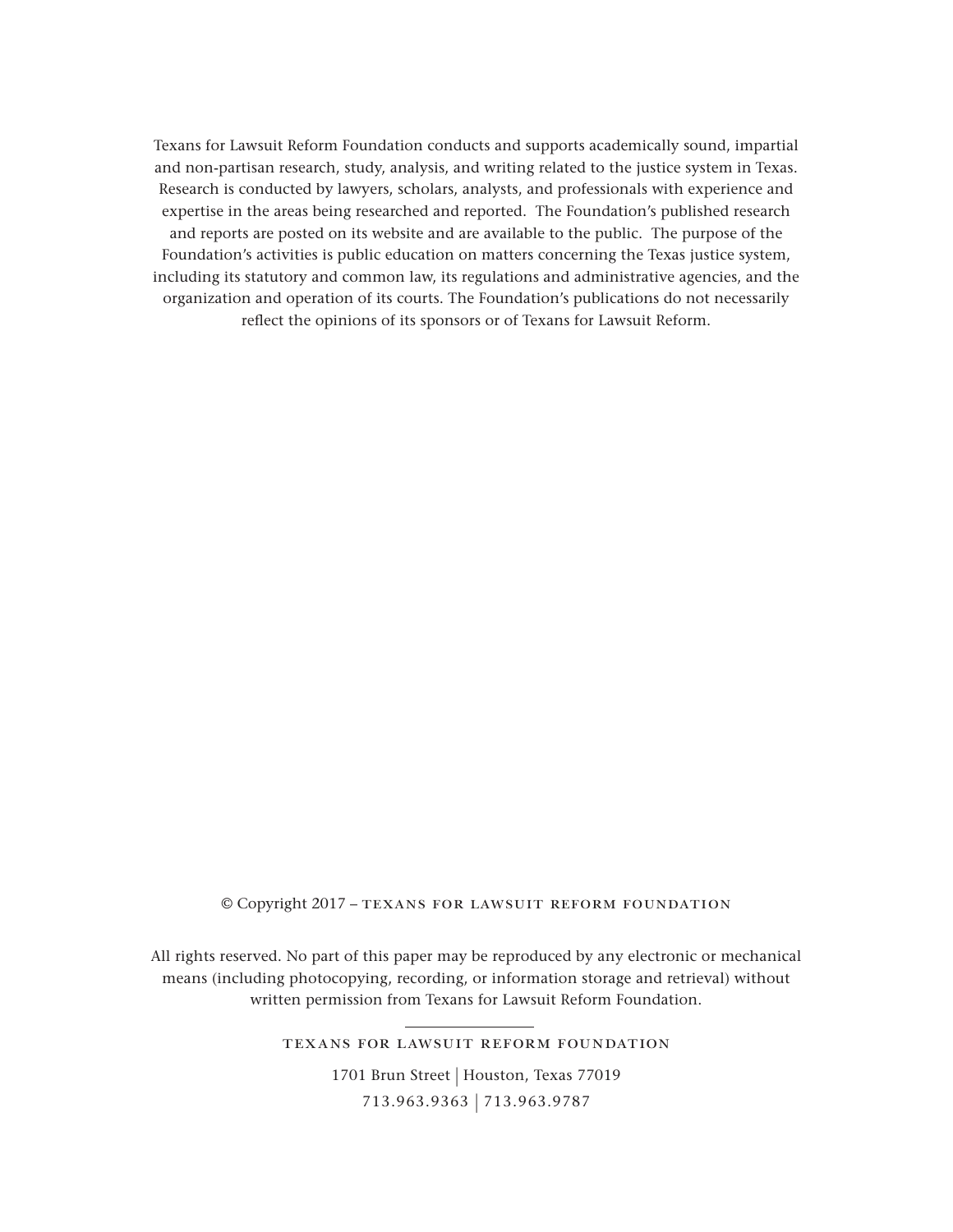# Access Litigation in Texas Under the Americans with Disabilities Act and its Texas Companion

texans for lawsuit reform foundation

March 1, 2017

# **I. Introduction**

The Americans with Disabilities Act (the ADA or Act) is an important federal law aimed at, among other things, ensuring that those with disabilities can access places of public accommodation by removing barriers to access. The ADA provides a private cause of action by which a disabled person who was denied access to a place of public accommodation may obtain a court order compelling remediation of the property so that the property complies with the ADA's architectural standards. Along with permitting injunctive relief, the ADA allows a prevailing plaintiff to recover attorney's fees from a defendant whose property was not ADA compliant.

Texas has a statute that, like the ADA, requires that places of public accommodation ensure access to disabled persons. Under the Texas statute, a person may recover a \$300 per violation civil penalty from a person whose property impedes disability access. Although this penalty is not significant, at least one Texas-based lawyer has, nonetheless, filed hundreds of civil actions against mostly small businesses in Texas, alleging violations of the ADA and seeking to recover civil penalties under the Texas statute and attorney's fees under the ADA. This attorney's litigation model is similar to a litigation model that has been used by numerous attorneys in California for many years, impeding the business climate in that state.

This type of ADA litigation is unnecessary and inappropriate. It will invite efforts to diminish the ADA's protections for disabled Americans and also will injure Texas businesses. The purpose of a civil action brought under the ADA is to require businesses to remediate barriers to access. The ADA does not provide a mechanism—or an incentive—for a disabled person, working with a plaintiff's lawyer, to search for businesses against whom to file lawsuits to recover damages, as is happening in California. To prevent a California-style lawsuit explosion, Texas's statute could be amended—in keeping with the ADA's goals—to require that a pre-suit notice be provided to a potential defendant by a person who identifies a barrier to accessing a place of public accommodation. Then, a lawsuit could be pursued only if the business fails to cure the access issue within a reasonable amount of time.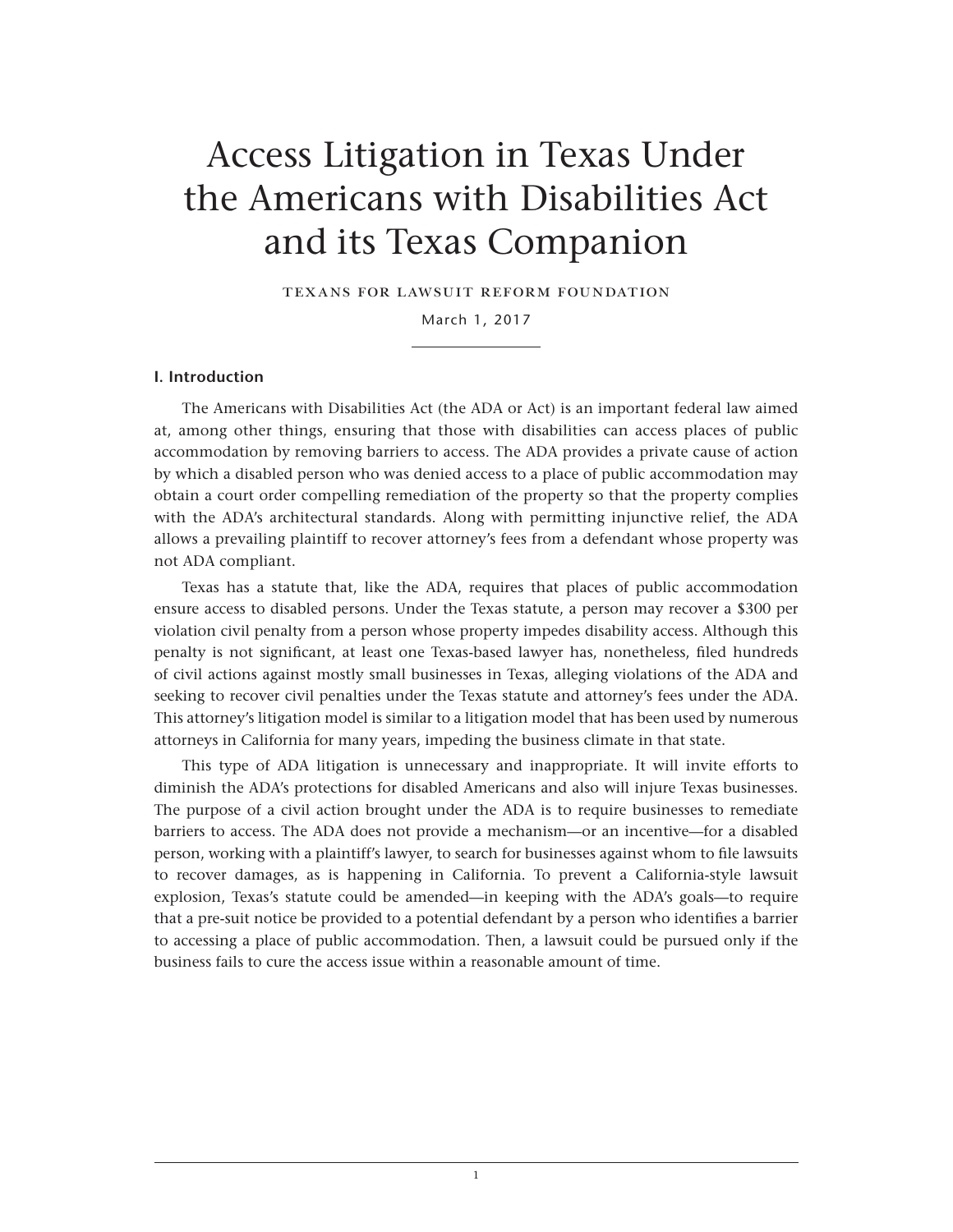# **II. The American with Disabilities Act**

# *A. An Overview of the ADA*

Signed into law on July 26, 1990 by President George H.W. Bush, $<sup>1</sup>$  the ADA was "the</sup> nation's first comprehensive civil rights law addressing the needs of people with disabilities, prohibiting discrimination in employment, public services, public accommodations, and telecommunications."2 The Act has four main provisions:

- Title I prohibits discrimination by any employer, employment agency, or labor organization against any qualified individual with a disability in job application procedures, hiring or discharge, compensation, advancement, training, and other terms, conditions, and privileges of employment.<sup>3</sup>
- Title II deals with public transportation, declaring that no qualified individual with a disability can be excluded from the participation in, denied the benefits of, or subjected to discrimination by a public entity (defined to include a state and an agency, political subdivision, or other instrumentality of a state).4
- Title III is addressed to public accommodations and services operated by private entities. It prohibits discrimination on the basis of disability in the enjoyment of any place of public accommodation.5
- Title IV deals with telecommunications, amending the Communications Act of 1934 to require telephone companies to provide the ability for an individual with a hearing or speech impairment to communicate by wire or radio with a hearing individual in a manner that is functionally equivalent to the ability of an individual who does not have such an impairment.<sup>6</sup>

This paper addresses recent litigation filed in Texas against private companies and individuals under Title III of the ADA, the part of the Act prohibiting discrimination against persons with disabilities in places of public accommodation.

# *B. Title III Prohibits Discrimination in Access to Public Accommodations*

Title III of the ADA provides that no individual shall be discriminated against on the basis of disability in the full and equal enjoyment of the goods, services, facilities, privileges, advantages, or accommodations of any place of public accommodation by any person who owns, leases (or leases to), or operates a place of public accommodation.7 Under the Act, the following private entities are considered public accommodations:

- (A) an inn, hotel, motel, or other place of lodging;
- (B) a restaurant, bar, or other establishment serving food or drink;
- (C) a motion picture house, theater, concert hall, stadium, or other place of exhibition entertainment;
- (D) an auditorium, convention center, lecture hall, or other place of public gathering;
- (E) a bakery, grocery store, clothing store, hardware store, shopping center, or other sales or rental establishment;
- (F) a laundromat, dry-cleaner, bank, barber shop, beauty shop, travel service, shoe repair service, funeral parlor, gas station, office of an accountant or lawyer, pharmacy, insurance office, professional office of a health care provider, hospital, or other service establishment;
- (G) a terminal, depot, or other station used for specified public transportation;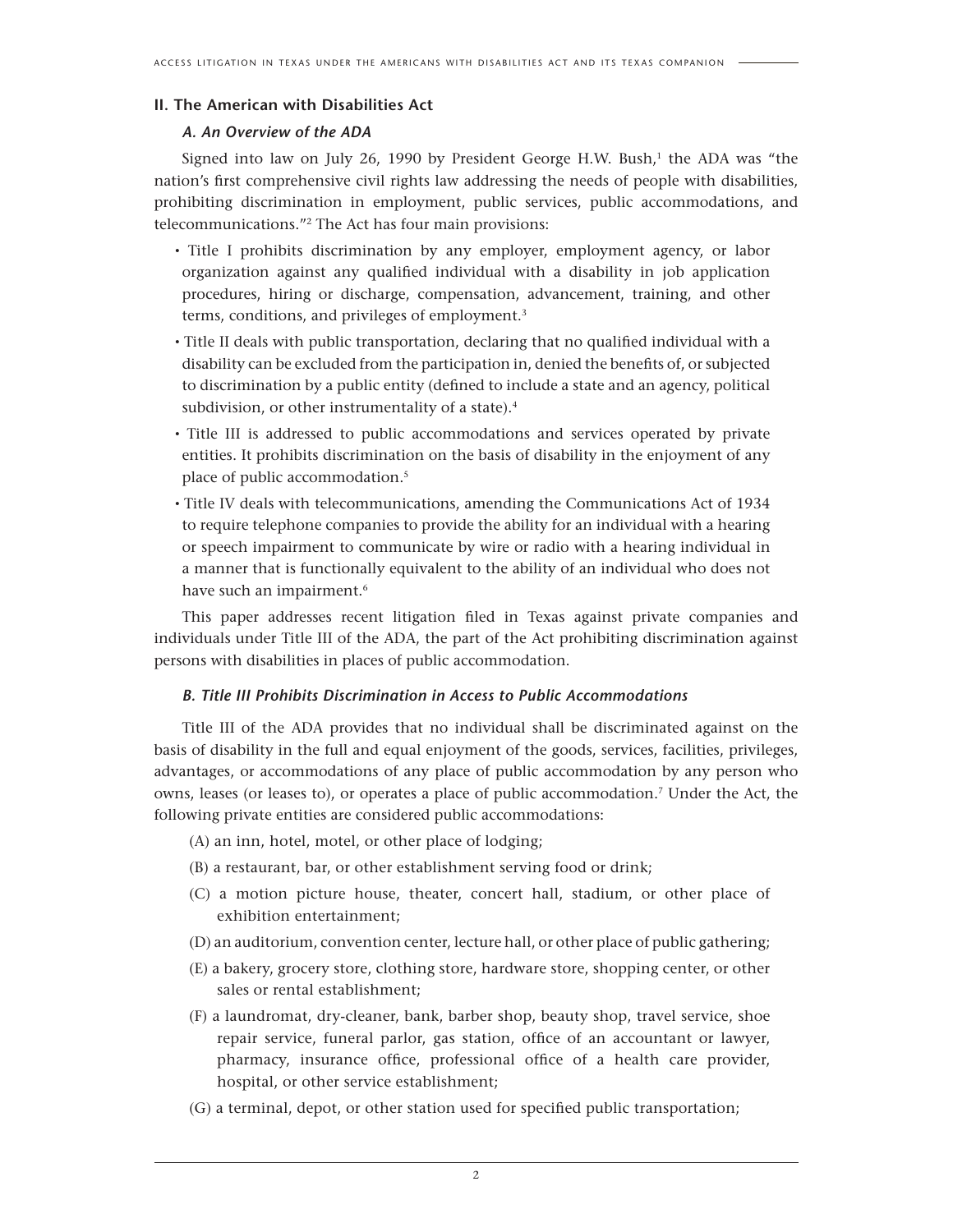- (H) a museum, library, gallery, or other place of public display or collection;
- (I) a park, zoo, amusement park, or other place of recreation;
- (J) a nursery, elementary, secondary, undergraduate, or postgraduate private school, or other place of education;
- (K) a day care center, senior citizen center, homeless shelter, food bank, adoption agency, or other social service center establishment; and
- (L) a gymnasium, health spa, bowling alley, golf course, or other place of exercise or recreation.<sup>8</sup>

Under Title III of the Act, unlawful discrimination includes "a failure to remove architectural barriers, and communication barriers that are structural in nature, in existing facilities . . . where such removal is readily achievable<sup>[1]"</sup> As to preexisting structures, "with respect to a facility or part thereof that is altered by, on behalf of, or for the use of an establishment in a manner that affects or could affect the usability of the facility or part thereof, a failure to make alterations in such a manner that, to the maximum extent feasible, the altered portions of the facility are readily accessible to and usable by individuals with disabilities, including individuals who use wheelchairs" constitutes unlawful discrimination.10

Discrimination also includes "a failure to design and construct facilities for first occupancy later than 30 months after July 26, 1990, that are readily accessible to and usable by individuals with disabilities, except where an entity can demonstrate that it is structurally impracticable to meet the requirements of [the Act]."<sup>11</sup>

As originally enacted, the ADA directed the Architectural and Transportation Barriers Compliance Board to "issue minimum guidelines . . . [and] requirements, consistent with this chapter, to ensure that buildings, facilities, rail passenger cars, and vehicles are accessible, in terms of architecture and design, transportation, and communication, to individuals with disabilities."<sup>12</sup> These accessibility guidelines, known as the ADA Accessibility Guidelines (the Accessibility Guidelines), are now promulgated by the United States Access Board, which replaced the Barriers Compliance Board.13

The Accessibility Guidelines are used by the Department of Justice (DOJ) and the Department of Transportation (DOT) in setting enforceable standards that the public must follow.14 For the most part, the DOJ and DOT standards are similar, with DOJ's ADA standards applying to all facilities except public transportation facilities, which are subject to DOT's standards.<sup>15</sup>

DOJ's and DOT's ADA standards are not building codes.<sup>16</sup> Instead, they are design and construction requirements issued under a civil rights law. They are enforced through investigations of complaints filed with federal agencies, or through litigation brought by private individuals or the federal government. There is no plan review or permitting process under the ADA, and local building regulators are not required or authorized by the ADA to enforce the ADA standards.<sup>17</sup>

The Accessibility Guidelines provide detailed specifications governing virtually every physical element of a place of public accommodation. As examples, the Accessibility Guidelines provide:

• Mirrors [in toilet and bathing rooms] located above lavatories or countertops shall be installed with the bottom edge of the reflecting surface 40 inches (1015 mm) maximum above the finish floor or ground. Mirrors not located above lavatories or countertops shall be installed with the bottom edge of the reflecting surface 35 inches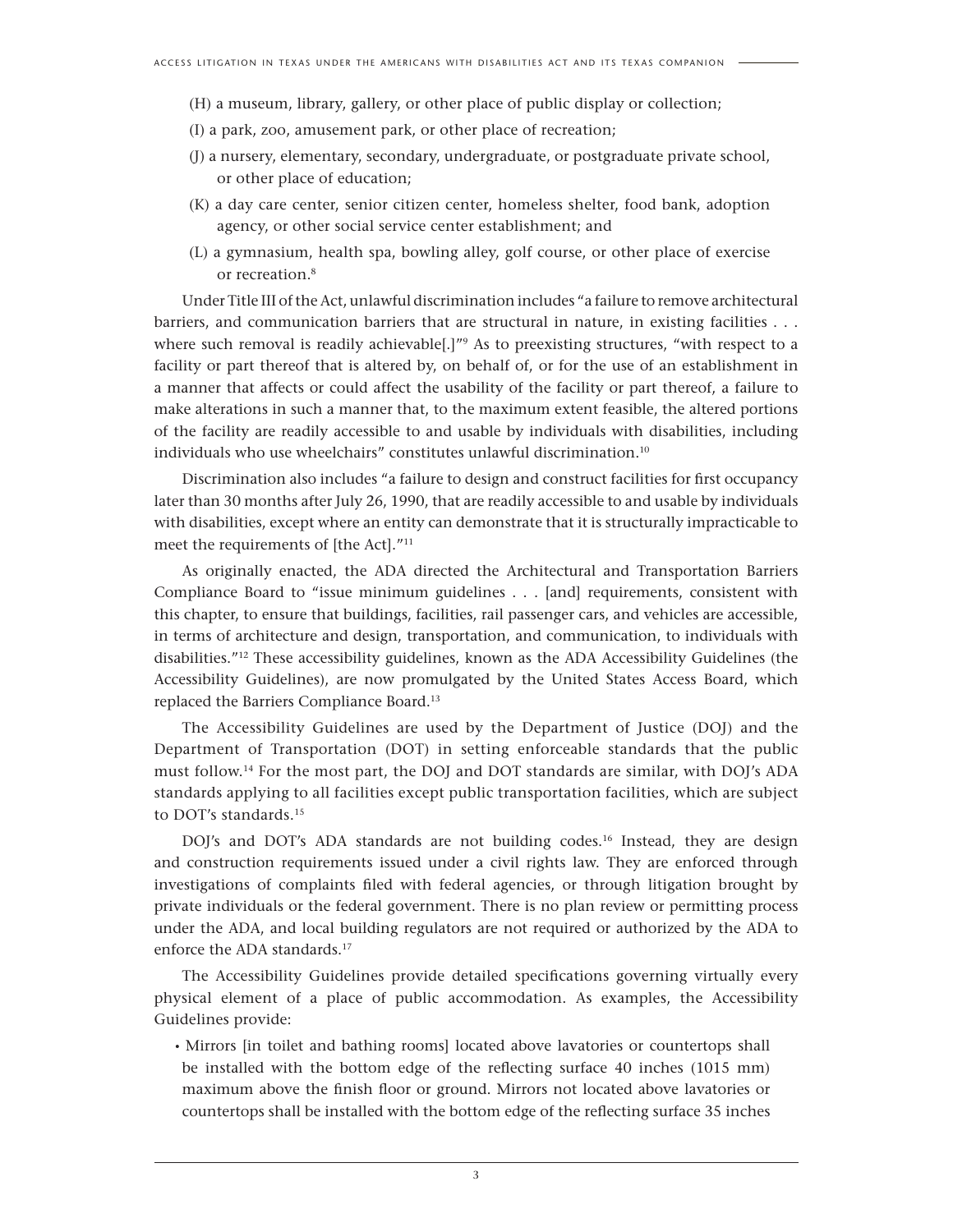(890 mm) maximum above the finish floor or ground.18

- The water closet shall be positioned with a wall or partition to the rear and to one side. The centerline of the water closet shall be 16 inches (405 mm) minimum to 18 inches (455 mm) maximum from the side wall or partition, except that the water closet shall be 17 inches (430 mm) minimum and 19 inches (485 mm) maximum from the side wall or partition in the ambulatory *accessible* toilet compartment specified in 604.8.2. Water closets shall be arranged for a left-hand or right-hand approach.<sup>19</sup>
- Carpet or carpet tile shall be securely attached and shall have a firm cushion, pad, or backing or no cushion or pad. Carpet or carpet tile shall have a level loop, textured loop, level cut pile, or level cut/uncut pile texture. Pile height shall be ½ inch (13 mm) maximum. Exposed edges of carpet shall be fastened to floor surfaces and shall have trim on the entire length of the exposed edge.<sup>20</sup>
- Car parking *spaces* shall be 96 inches (2440 mm) wide minimum and van parking *spaces* shall be 132 inches (3350 mm) wide minimum, shall be marked to define the width, and shall have an adjacent access aisle complying with [rule] 502.3.<sup>21</sup>
- Parking *space* identification signs shall include the International Symbol of *Accessibility* complying with [rule] 703.7.2.1. Signs identifying van parking *spaces* shall contain the designation "van accessible." Signs shall be 60 inches (1525 mm) minimum above the finish floor or ground surface measured to the bottom of the sign.<sup>22</sup>

The Act provides for enforcement through a private cause of action by any person "who is being subjected to discrimination on the basis of disability in violation of this subchapter or who has reasonable grounds for believing that such person is about to be subjected to discrimination in violation of" the Act's public accommodations provisions.23 Thus, when a particular architectural feature at a place of public accommodation is inconsistent—even if only minimally—with the Accessibility Guidelines, a plaintiff may pursue a civil action claiming that the feature constitutes a barrier that denies the plaintiff full and equal enjoyment of the premises, in violation of the ADA.24

Under the Act, an aggrieved person may bring "a civil action for preventive relief, including an application for a permanent or temporary injunction, restraining order, or other order against a person who has engaged, or is reasonably believed to be about to engage, in *any* act that violates the ADA."<sup>25</sup> Where public accommodations are at issue, injunctive relief "shall include an order to alter facilities to make such facilities readily accessible to and usable by individuals with disabilities to the extent required by this subchapter."<sup>26</sup> The Act provides that a prevailing party may, in the court's discretion, recover reasonable attorney's fees.27 Courts have explained that an award of attorney's fees to a prevailing civil rights plaintiff is justified because the attorney served as Congress's designated instrument for vindicating important federal rights (the "private attorney general" rationale) and because "when a district court awards counsel fees to a prevailing plaintiff, it is awarding them against a violator of federal law."28

Thus, although Title III provides for the recovery of attorney's fees by a prevailing party,<sup>29</sup> it does not provide for the recovery of damages. $30$  Prevailing plaintiffs who challenge an alleged architectural barrier are limited to injunctive relief aimed at curing the violation, plus attorney's fees and costs. As a consequence, unless an also-applicable state statute exists under which a plaintiff can recover damages for denial of access to a place of public accommodation, a disabled person does not obtain a financial reward under the Act; only her attorney does.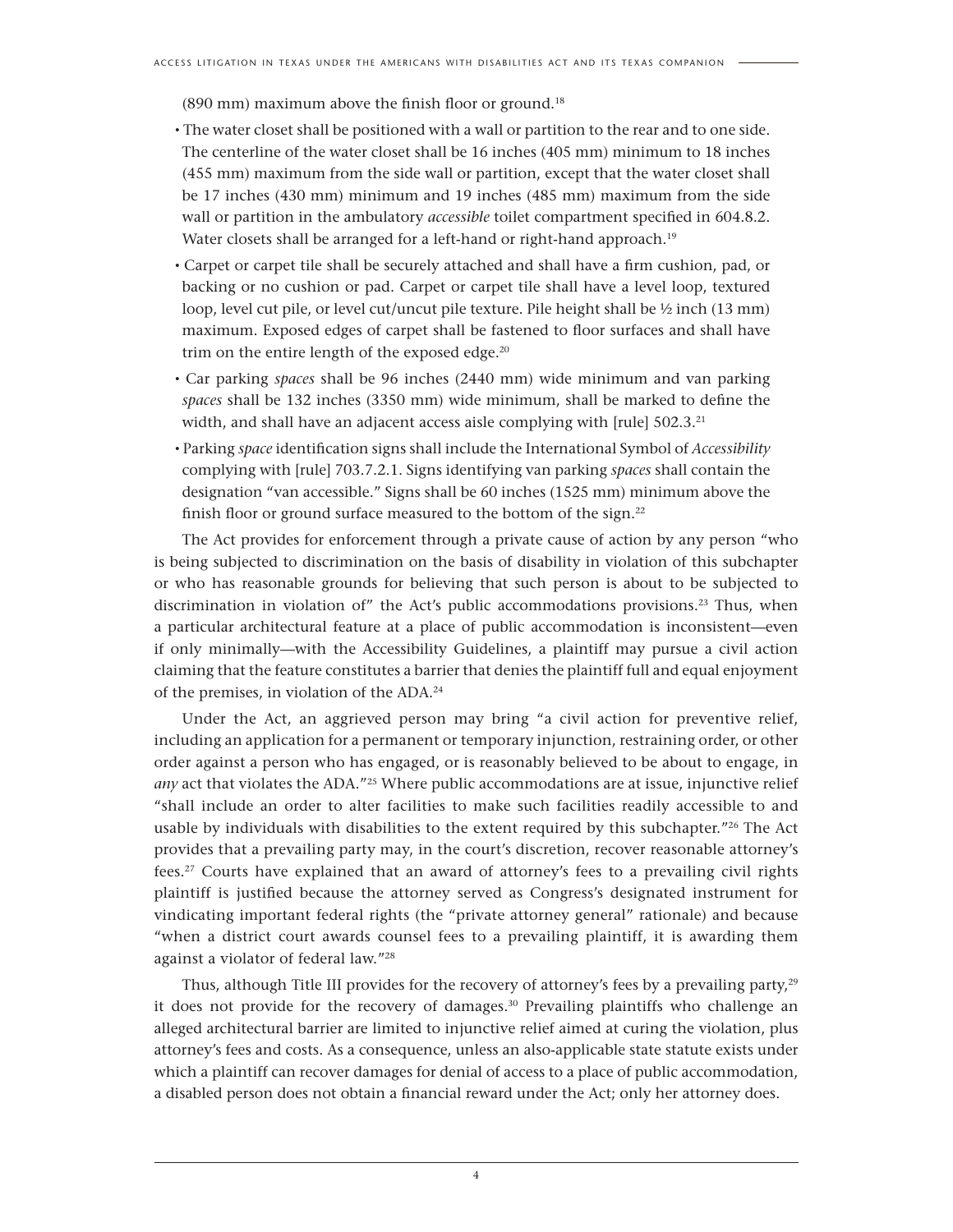In *Buckhannon Board & Care Home v. West Virginia Deptartment of Health & Human Resources*, the United States Supreme Court has held that a Title III claim is moot if the alleged violations are corrected without a judicially sanctioned change in the legal relationship between the parties, *i.e.* the defendant voluntarily ceases the conduct that is the underlying basis for the complaint (known as the "voluntary cessation doctrine").31 In applying *Buckhannon*, federal courts have held that if a defendant rectifies the alleged structural violations, she can move to dismiss the ADA case as moot.32 In such cases, courts have declined to award attorneys' fees to plaintiffs who have pursued ADA claims after the defendant's remediation has rendered the issues in the case moot.<sup>33</sup>

The Supreme Court also has held that in civil rights cases the "plaintiff should not be assessed his opponent's attorney's fees unless a court finds that his claim was frivolous, unreasonable, groundless, or that the plaintiff continued to litigate after it clearly became so."34 Some federal courts have found lawsuits to be frivolous when pursued after the violation was corrected and have refused to award attorney's fees to plaintiffs under the ADA, instead awarding attorney's fees to the defendants who were forced to defend suits where the underlying barrier to access had been removed.<sup>35</sup> The rationale for such an award is that it is appropriate to assess a plaintiff (even a civil rights plaintiff, who typically is regarded as acting as a private attorney general), his opponent's fees when the plaintiff or his counsel was advised that remedial action was taken, but nonetheless filed or continued to pursue a baseless suit.36 Pursuit of such a suit no longer fulfills the goals of the ADA.

#### **III. Analogous Texas Statute**

Texas has enacted a statute that somewhat parallels the ADA. Chapter 121 of the Texas Human Resources Code provides that it is the policy of the State of Texas to encourage and enable persons with disabilities to participate fully in the social and economic life of the state, to achieve maximum personal independence, to become gainfully employed, and to otherwise fully enjoy and use all public facilities available within the state.37 Persons with disabilities have the same right as persons without disabilities to the full use and enjoyment of any public facility in the state.38

As with Title III of the ADA, the Texas statute provides that no person with a disability may be denied admittance to any public facility in the state because of the person's disability.39 The discrimination prohibited by the Texas law "includes a refusal to allow a person with a disability to use or be admitted to any public facility, a ruse or subterfuge calculated to prevent or discourage a person with a disability from using or being admitted to a public facility, and a failure to . . . make reasonable accommodations in policies, practices, and procedures" or "provide auxiliary aids and services necessary to allow the full use and enjoyment of the public facility."40

The term "public facility" is defined broadly in Texas to include: a hotel, motel, or other place of lodging; a public building maintained by any unit or subdivision of government; a retail business, commercial establishment, or office building to which the general public is invited; a restaurant or other place where food is offered for sale to the public; and any other place of public accommodation, amusement, convenience, or resort to which the general public or any classification of persons from the general public is regularly, normally, or customarily invited.41

A person who violates the Texas statute "is deemed to have deprived a person with a disability of his or her civil liberties. The person with a disability deprived of his or her civil liberties may maintain a cause of action for damages in a court of competent jurisdiction,

5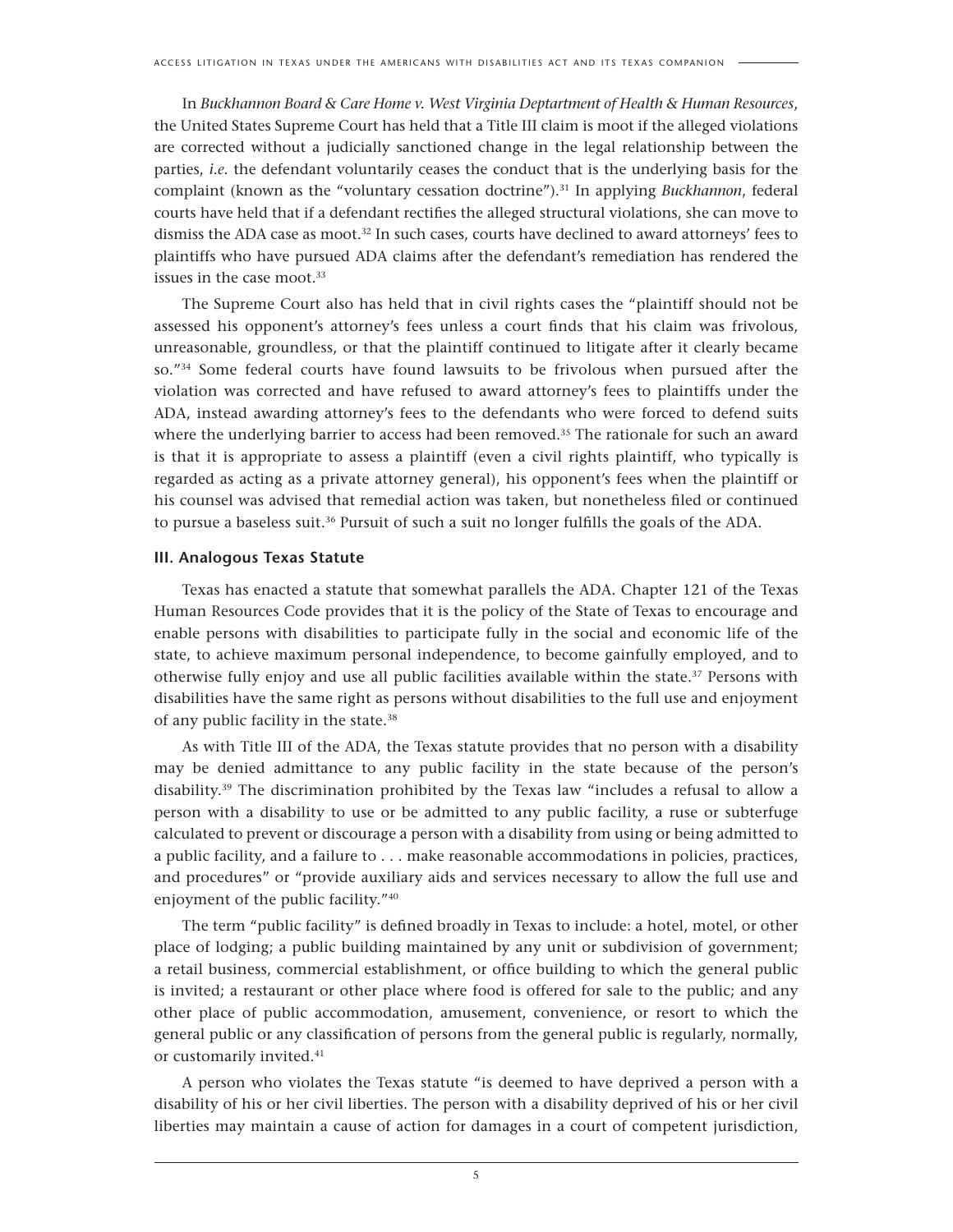and there is a conclusive presumption of damages in the amount of at least \$300 to the person with a disability."<sup>42</sup> Because there is no provision in chapter 121 allowing the award of attorney's fees and costs to successful plaintiffs, attorneys often attempt to obtain an award of fees by incorporating a Uniform Declaratory Judgment Act claim, or by drafting the public accommodation claims to seek injunctive relief and fees under the ADA and damages under the Texas law.

Although the courts have not had many opportunities to apply chapter 121's damages provision, the courts that have interpreted it have largely imposed flat damages of \$300 rather than a penalty on a per violation or per day basis, as some other state statutes provide, except in egregious cases.43 No case law interpreting the Texas statute in regard to whether remediation of the alleged violation moots the chapter 121 claim currently exists.

# **IV. Analogous California Statutes and the California Litigation Crisis**

California's Unruh Civil Rights Act broadly outlaws discrimination in public accommodations, based on sex, race, color, religion, ancestry, national origin, age, disability, medical condition, marital status, or sexual orientation.44 In the disability context, the Unruh Act operates virtually identically to the ADA.<sup>45</sup> In fact, in 1992, the Unruh Act was amended to provide that "[a] violation of the right of any individual under the Americans with Disabilities Act of 1990 . . . shall also constitute a violation of this section."<sup>46</sup>

When an Unruh Act lawsuit is based on an ADA violation, the plaintiff does not have to prove intentional discrimination.47 Moreover, the Unruh Act allows for recovery of monetary damages, including automatic minimum penalties in the amount of \$4,000 per occurrence, and attorney's fees as "may be determined by the court."48 Proof of actual damages is not required to recover statutory minimum damages under the Unruh Act.<sup>49</sup> And, a plaintiff is entitled to \$4,000 for each time he visits an establishment having architectural barriers that deny him full and equal enjoyment of the premises.<sup>50</sup>

Because the Unruh Act provides for recovery of monetary damages, penalties, and attorney's fees, and the standard for recovery is low, it is an often-used statute. In fact, California accounts for 42 percent of all ADA litigation nationwide.<sup>51</sup> Some of the litigation has been determined to be abusive. For example, a federal district court in California recently described abusive ADA litigation as follows:

The ability to profit from ADA litigation has given birth to what one Court described as "a cottage industry." *Rodriguez v. Investco, L.L.C.,* 305 F. Supp. 2d 1278, 1280–81 (M.D. Fla. 2004). The scheme is simple: an unscrupulous law firm sends a disabled individual to as many businesses as possible, in order to have him aggressively seek out any and all violations of the ADA. Then, rather than simply informing a business of the violations, and attempting to remedy the matter through "conciliation and voluntary compliance," *id.* at 1281, a lawsuit is filed, requesting damage awards that would put many of the targeted establishments out of business. Faced with the specter of costly litigation and a potentially fatal judgment against them, most businesses quickly settle the matter. The result of this scheme is that "the means for enforcing the ADA (attorney's fees) have become more important and desirable than the end (accessibility for disabled individuals)." *Brother v. Tiger Partner, LLC,* 331 F. Supp. 2d 1368, 1375 (M.D. Fla. 2004). Serial plaintiffs...serve as "professional pawn[s] in an ongoing scheme to bilk attorney's fees." *Rodriguez,* 305 F. Supp. 2d at 1285. It is a "type of shotgun litigation [that] undermines both the spirit and purpose of the ADA." *Brother,* 331 F. Supp. 2d at 1375. 52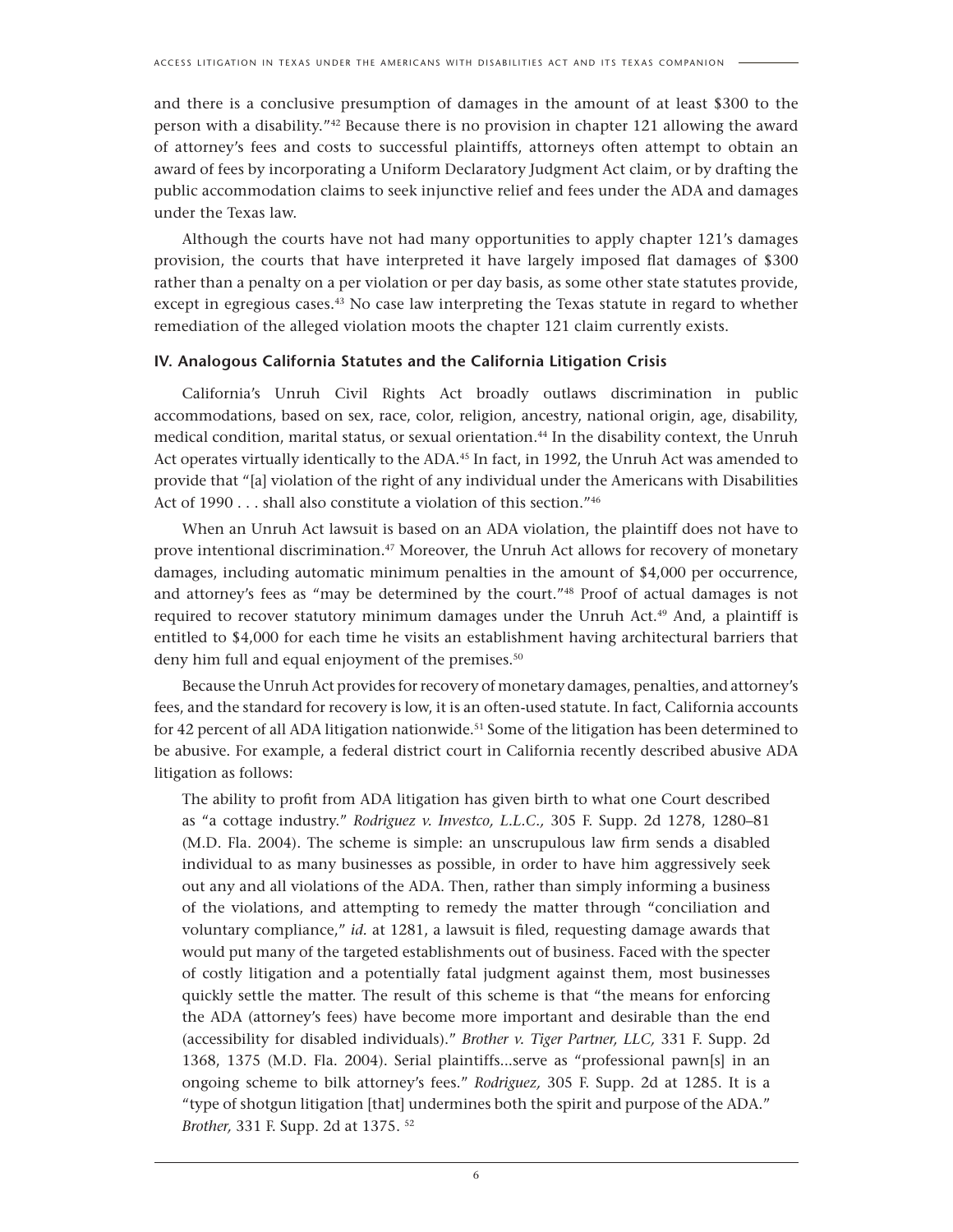In 2013, the California legislature passed a new law aimed at curtailing ADA litigation brought under the Unruh Act. Senate Bill 1186 became effective on January 1, 2013, and was "intended to provide protection for the owners and operators of public accommodations who are making a good faith effort to comply with the ADA."<sup>53</sup> Among other things, Senate Bill 1186:

- Allows businesses that meet the definition of "small business" to request a stay of court proceedings and obtain an early evaluation conference, if their projects meet certain requirements, such as having been approved under the local building permit and inspection process or approved by a certified public building department inspector.54
- Reduces the statutory damages from \$4,000 per offense to \$1,000 per offense with respect to defendants whose projects were approved under a local building permit and inspection process or approved by a certified public building department inspector, if all ADA violations identified in the lawsuit papers are remedied within 60 days after a business owner is served with the lawsuit.<sup>55</sup>
- Reduces the statutory damages to \$2,000 per offense for small businesses if the violations are addressed within 30 days of service of the lawsuit, even if the small business's project was not approved under the local building permit and inspection process or approved by a certified public building department inspector.<sup>56</sup>
- Requires that any court applying the Unruh Act consider the reasonableness of the plaintiff's conduct in connection with "stacked claims," where a plaintiff visits the same property repeatedly to file multiple claims for the same violation; and provides that multiple claimed violations of the ADA may be considered to be a single violation, depending on the circumstances.<sup>57</sup>
- Bans "pre-litigation demand letters" in which plaintiffs seek a specific amount of money without actually filing a lawsuit.<sup>58</sup>
- Requires attorneys representing Unruh Act plaintiffs to provide a written advisory (which must include the attorney's State Bar license number) that includes sufficient detail to allow a reasonable business owner to identify the basis of the claim.<sup>59</sup>

Whether these reforms will be sufficient to curtail ADA litigation in California is unknown at this time.

# **V. Does Texas Have a Problem with Abusive ADA-Related Lawsuits?**

Given the limitation on damages and fees under chapter 121 of Texas's Human Resources Code, the potential for abuse of the Texas statute would seem remote (unless the attorney and client are engaged in an unlawful division of the attorney's fee).<sup>60</sup> Nonetheless, a rash of lawsuits brought under the ADA and chapter 121 was recently filed in Texas courts.

A single attorney filed at least 385 lawsuits in the United States District Court for the Western District of Texas on behalf of one plaintiff.<sup>61</sup> The same attorney filed more than 45 lawsuits in the United States District Court for the Southern District of Texas on behalf of a second plaintiff.<sup>62</sup> The lawsuits have largely targeted small- and medium-sized businesses in Austin, Texas, and allege both ADA and chapter 121 violations. The alleged violations appear somewhat technical in nature. For example, in *Deutsch v. Henry,* the plaintiff contends that the taqueria on the premises does not provide "adequate" ADA parking or an "adequate" entrance ramp, and that the threshold to the shop is more than one-half inch high.<sup>63</sup>

The attorney's demand letter sent in several of the lawsuits he has filed show that the attorney conflates the ADA and chapter  $121<sub>0</sub><sup>64</sup>$  presumably so that the plaintiff can share in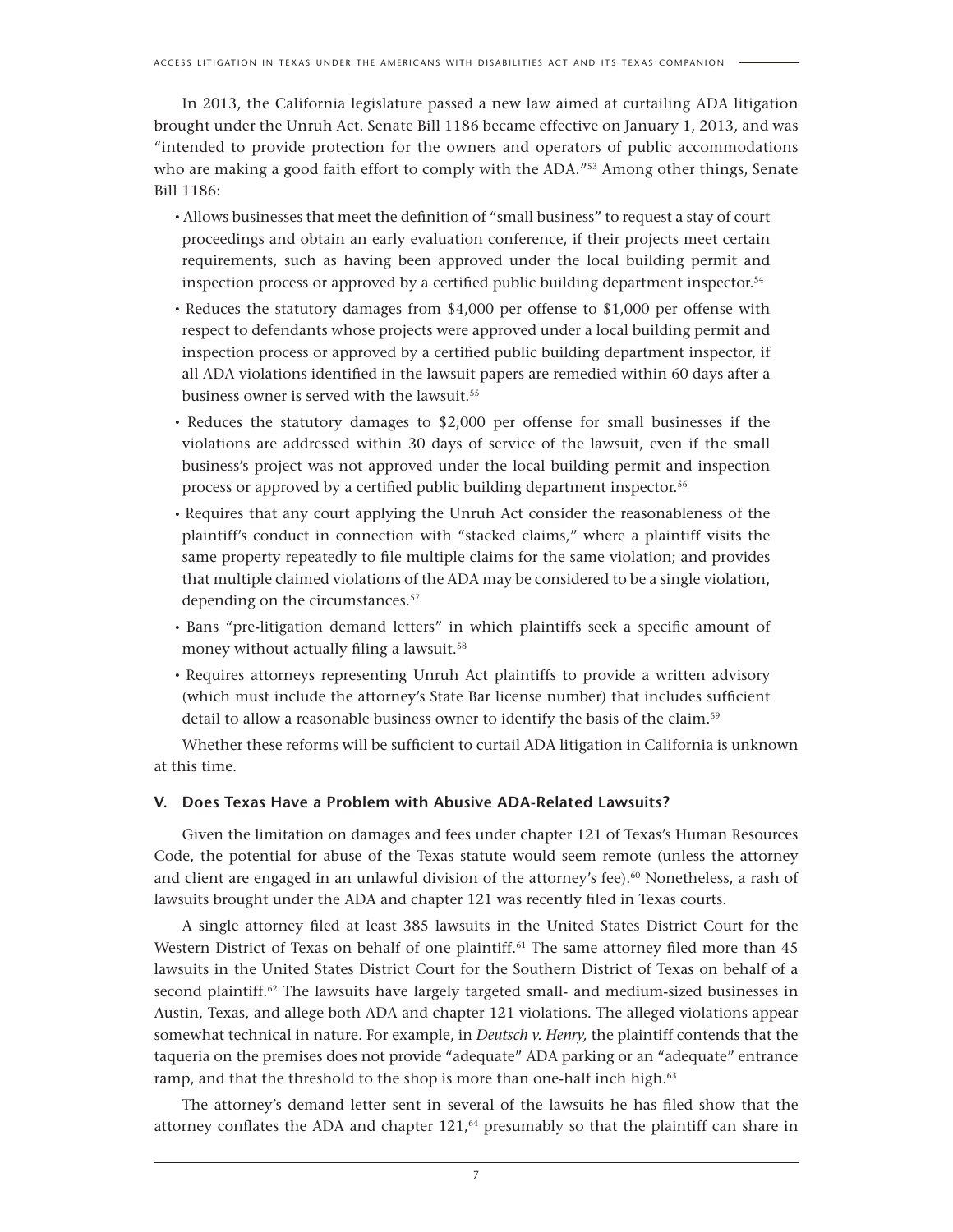any purported "damages" settlement.<sup>65</sup> The lawyer typically offers to settle for \$7,000 in each case, even though the damages available under the Texas law are significantly less than that. He does not ask any of the businesses to remedy the alleged violations.

The need for these lawsuits is particularly questionable when a business is willing to remedy the alleged violations. For example, in *Deutsch v. Crosley*, the intervenor defendants, who owned the subject property, testified that they engaged a contractor to perform the work needed to remedy the alleged ADA violation as soon as they learned about the suit from their tenant, who was sued.66 They had purchased the building and did not know that it did not comply with the ADA's requirements. Had the owners been contacted by the attorney or his client before a lawsuit was filed, they would have made the rather technical changes without the necessity of a suit.<sup>67</sup> Despite the fact that the owners immediately remediated the alleged violation, the plaintiff (or his attorney) refused to dismiss the case. Similarly, in the *Henry* case, the defendant business had already remedied the technical violations complained of by the plaintiff *before the plaintiff had even filed suit*, yet the plaintiff still refused to dismiss the case.68

Several defendants in the mass ADA litigation filed in the Western District of Texas collectively retained the same attorney (who typically represents those seeking to assert their rights under the ADA) and vigorously contested the lawsuits. In response, the plaintiff's attorney filed a plethora of pleadings making personal attacks on the defense attorney,<sup>69</sup> filed mandamus actions against nearly every district court and Magistrate Judge in the Western District of Texas's Austin Division with the United States Fifth Circuit Court of Appeals,<sup>70</sup> and filed a judicial conduct complaint with the Fifth Circuit against a Magistrate Judge handling the cases.71

In August 2016, the United States Magistrate Judge held a hearing on the defendants' motion to sanction the plaintiff and his attorney. At that hearing, the defendants' attorney—a person with a long and impeccable record representing plaintiffs in civil rights matters<sup>72</sup> testified: "[I]n my view, [the plaintiff's attorney and the plaintiff] are undermining the ADA. He will be a poster child of a congressional attempt to amend and weaken the ADA . . . . . I've done a large number of ADA cases myself, but they have always been systemic cases, nothing like this just to make money. And the danger in my view . . . is that this sort of scheme and nonsense is going to lead to a very drastic weakening of the ADA."73

On December 7, 2016, the Magistrate Judge handed down a long and detailed opinion, imposing more than \$175,000 in sanctions against the plaintiff's attorney for abusive conduct in ADA litigation.74 According to the Magistrate Judge:

 Normally, people resort to the court system to resolve grievances and discover the truth. In these six cases, however, [the plaintiff's attorney] has used this system to create strife and perpetuate lies. He has defamed opposing counsel with false and abusive statements, attempted to derail the administration of justice with frivolous motions, and submitted fabricated evidence to subvert proceedings in this court. Throughout, his conduct has forced the Magistrate Court to feel more like a referee in a boxing match than an impartial arbiter of the law. Defendants' sanctions motions catalogue almost a year's worth of [the plaintiff's attorney's] bad behavior. Having reviewed the motions, the entire cases filings, and the relevant law, the undersigned finds that sanctions are not only warranted, but imperative to remedy the damage caused by [the plaintiff's attorney's] serious and pervasive misconduct in these causes.75

It is conceivable that the court's strong handling of the mass ADA litigation in the Western District of Texas will deter others from attempting to employ the same model in Texas.

8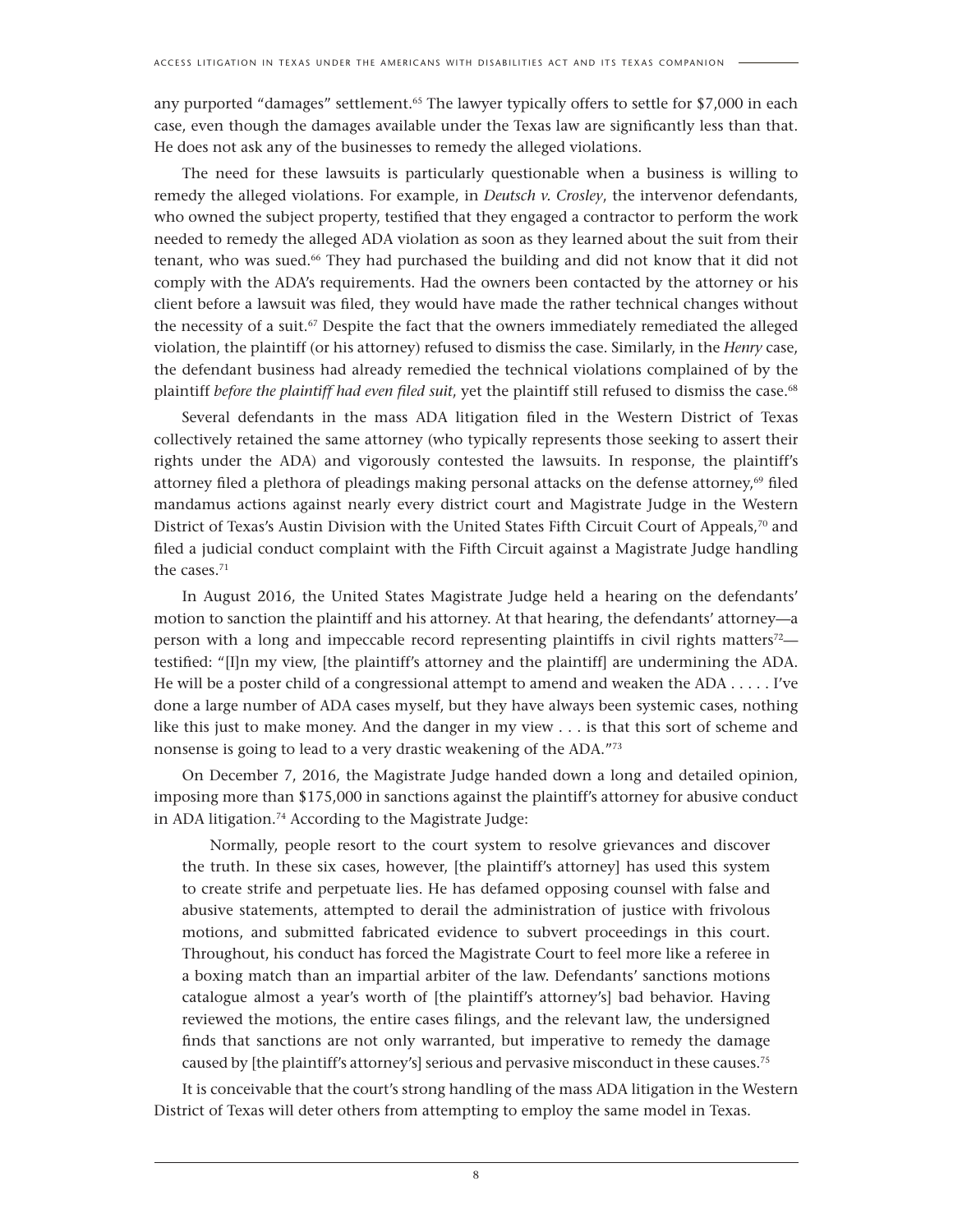# **VI. Conclusion**

As noted, it is unknown whether Texas will see an explosion in ADA litigation like that which California has experienced for many years. Whether or not Texas experiences excessive or abusive litigation, the better public policy is to require that plaintiffs pursuing access litigation in Texas under the ADA and chapter 121 provide a pre-suit notice to the defendant. Then, if the defendant cures violations within a statutorily prescribed time, a lawsuit would not be cognizable. Requiring a pre-suit notice that triggers a right to cure is already found in other Texas statutes.76

Another option would to require exhaustion of administrative remedies. Of those states that provide for a private right of action, many require exhaustion before a lawsuit can be filed.77 Some states have also attempted to provide relief in the form of a reduction in damages, similar to California's Senate Bill 269.78

Whatever Texas policymakers decide to do to prevent or deter abusive litigation related to the ADA and the related Texas statute, the abusive litigation described above is one more illustration of how statutory non-reciprocal awards of attorney's fees to prevailing plaintiffs provide an incentive to unscrupulous lawyers to manufacture litigation and should be avoided in future legislation. ■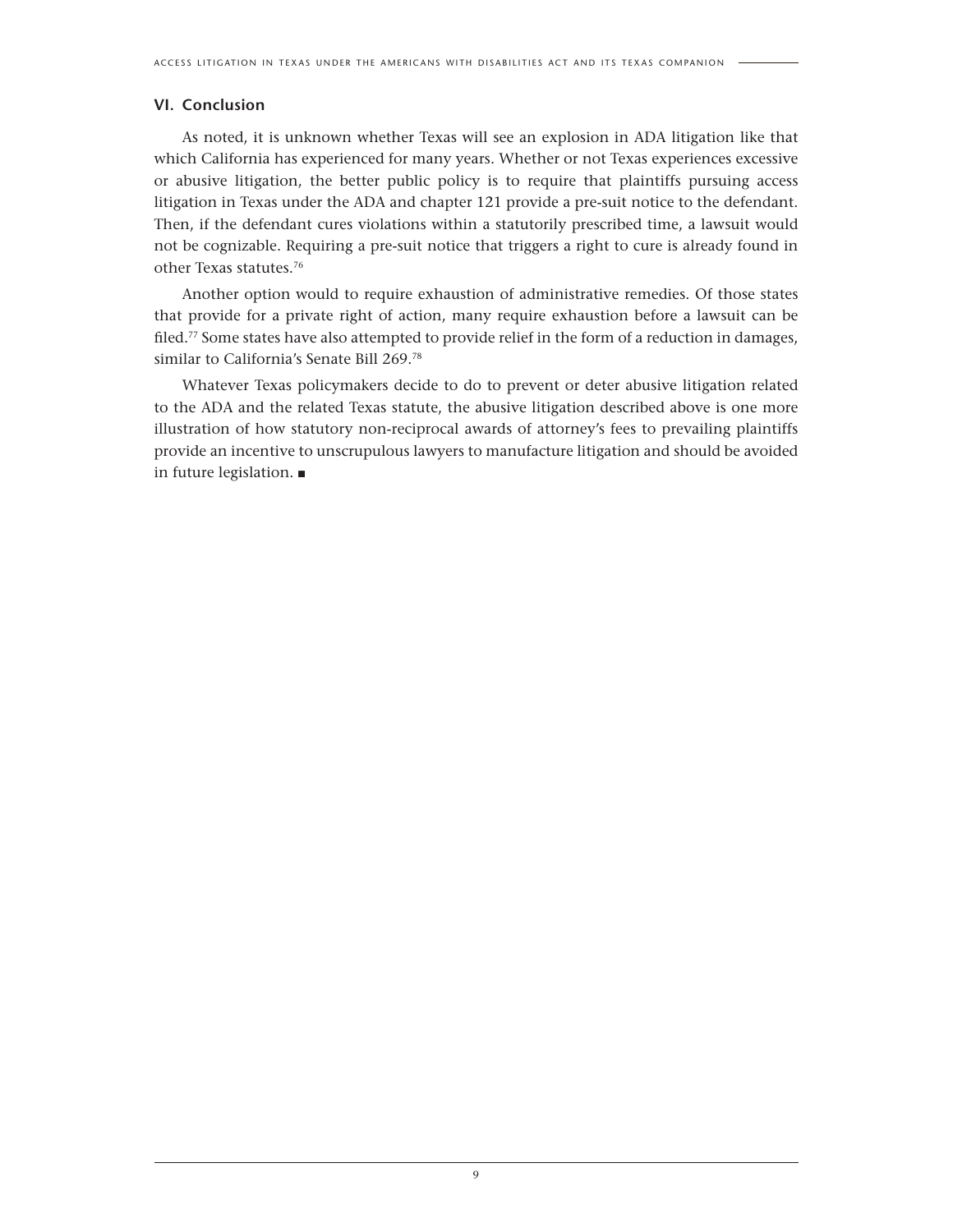# **ENDNOTES**

- 1 Americans with Disabilities Act of 1990, Pub. L. No. 101-336, 104 Stat. 327 (1990) (codified as amended at 42 U.S.C. §§ 12101-12213).
- 2 *The Americans with Disabilities Act of 1990*, EQUAL EMPLOYMENT OPPORTUNITY COMMISSION, https://www.eeoc.gov/ eeoc/history/35th/1990s/ada.html (last visited Dec. 20, 2016) (defining ADA as a civil rights act).
- 3 *See* 42 U.S.C. §§ 12111-12117. The Act allows, among other things: (1) actions by employers that are job related and consistent with business necessity, if performance cannot be accomplished by reasonable accommodation; (2) a requirement that an individual not pose a direct threat to the health or safety of other individuals in the workplace; and (3) requirements that an individual be a member of and conform to the tenets of a religious entity employer. *See id.* § 12113.

The ADA, as originally passed, defined "disability" with respect to an individual as "a physical or mental impairment that substantially limits one or more of the major life activities of such individual." Americans with Disabilities Act, § 3(2) (A), 104 Stat. at 327. The Equal Employment Opportunity Commission (EEOC) is required to interpret and implement the Act in regard to employment discrimination. *Id.* Title I, § 106. Before 2009, the EEOC's regulations under the Act defined a person's impairment as one that "severely or significantly restricts" a major life activity. *See Fact Sheet on the EEOC's Final Regulations Implementing the ADAAA*, EQUAL EMPLOYMENT OPPORTUNITY COMMISSION, https://www1.eeoc.gov/laws/ regulations/adaaa fact sheet.cfm?renderforprint=1 (last visited Dec. 20, 2016). On September 25, 2008, President George W. Bush signed the ADA Amendments Act of 2008 ("ADAAA") into law. Pub. L. No. 110-325, 122 Stat. 3554 (2008). In the ADAAA, Congress found that "the current Equal Employment Opportunity Commission ADA regulations defining the term 'substantially limits' as 'significantly restricted' are inconsistent with congressional intent, by expressing too high a standard." 42 U.S.C. § 12101 note, at (a)(8). Congress therefore directed the EEOC to amend its regulations and replace "severely or significantly" with "substantially limits," *id.* at (b)(6), which the EEOC has done. *See* 29 C.F.R. § 1630.2(g)(1)(i).

- 4 *See* 42 U.S.C. §§ 12131-12165.
- 5 *See id.* §§ 12181-12189.
- 6 *See* 47 U.S.C. § 225.
- 7 42 U.S.C. § 12182(a).
- 8 *Id.* § 12181(7).
- 9 *Id.* § 12182(b)(2)(A)(iv).
- 10 *Id.* § 12183(a)(2).
- 11 *Id.* § 12183(a)(1).
- 12 *Id.* § 12204(a), (b).
- 13 UNITED STATES ACCESS BOARD, https://www.access-board.gov/ (last visited Dec. 20, 2016).
- 14 *See About the ADA Standards*, UNITED STATES ACCESS BOARD, https://www.access-board.gov/guidelines-and-standards/ buildings-and-sites/about-the-ada-standards (last visited Dec. 20, 2016) (hereafter "*About the ADA*"). As explained in the Accessibility Guidelines, "Guidelines are issued by the Board, standards by designated agencies such as DOJ and DOT. Standards are what the public must follow to comply with the laws; the guidelines are what these agencies must follow in setting or updating their standards. When the Board issues guidelines, it does not change compliance for the public until the standards are similarly changed and an effective date set." *See Americans with Disabilities Act and Architectural Barriers Act Accessibility Guidelines, July 23, 2004 (Answers to Common Questions About the New ADA-ABA Guidelines)*, UNITED STATES ACCESS BOARD, *available at* https://www.si.edu/Content/Accessibility/Americans-Disabilities-Act.pdf (last visited Dec. 20, 2016) (hereafter "*Accessibility Guidelines*").
- 15 *See About the ADA,* n. 13, *supra*. DOJ updated its ADA standards in 2010. Its standards are called the "2010 ADA Standards for Accessible Design." These standards apply to all facilities covered by the ADA except public transit facilities and became mandatory for newly constructed and altered facilities as of March 15, 2012. DOT issued its current edition of ADA standards in 2006, which became effective on November 29, 2006. DOT's standards apply to facilities used by state and local governments to provide public transportation. *See About this Guide*, UNITED STATES ACCESS BOARD, https://www.access-board.gov/ guidelines-and-standards/buildings-and-sites/about-the-ada-standards/guide-to-the-ada-standards/about-this-guide (last visited Dec. 20, 2016).
- 16 *See Chapter 1: Using the ADA Standards*, UNITED STATES ACCESS BOARD, https://www.access-board.gov/guidelines-andstandards/buildings-and-sites/about-the-ada-standards/guide-to-the-ada-standards/chapter-1-using-the-ada-standards (last visited Dec. 20, 2016).
- 17 *Id.* "The ADA sets up a voluntary process through which a state code can be certified by DOJ as meeting or exceeding the ADA standards . . . . Certification facilitates compliance by ensuring that state and local code requirements are consistent with the ADA accessible design requirements. This process, in effect, integrates the requirements for accessible design under the ADA into state or local code enforcement processes. Under a certified code, design errors are more likely to be caught and remedied before construction. Also, having a DOJ-certified code offers rebuttable evidence of compliance with title III of the ADA in response to a legal challenge under the law concerning accessible facility construction." *Id.*
- 18 *See Accessibility Guidelines*, n. 13, *supra*, at 197.
- 19 *Id.* at 198 (emphasis original).
- 20 *Id.* at 141.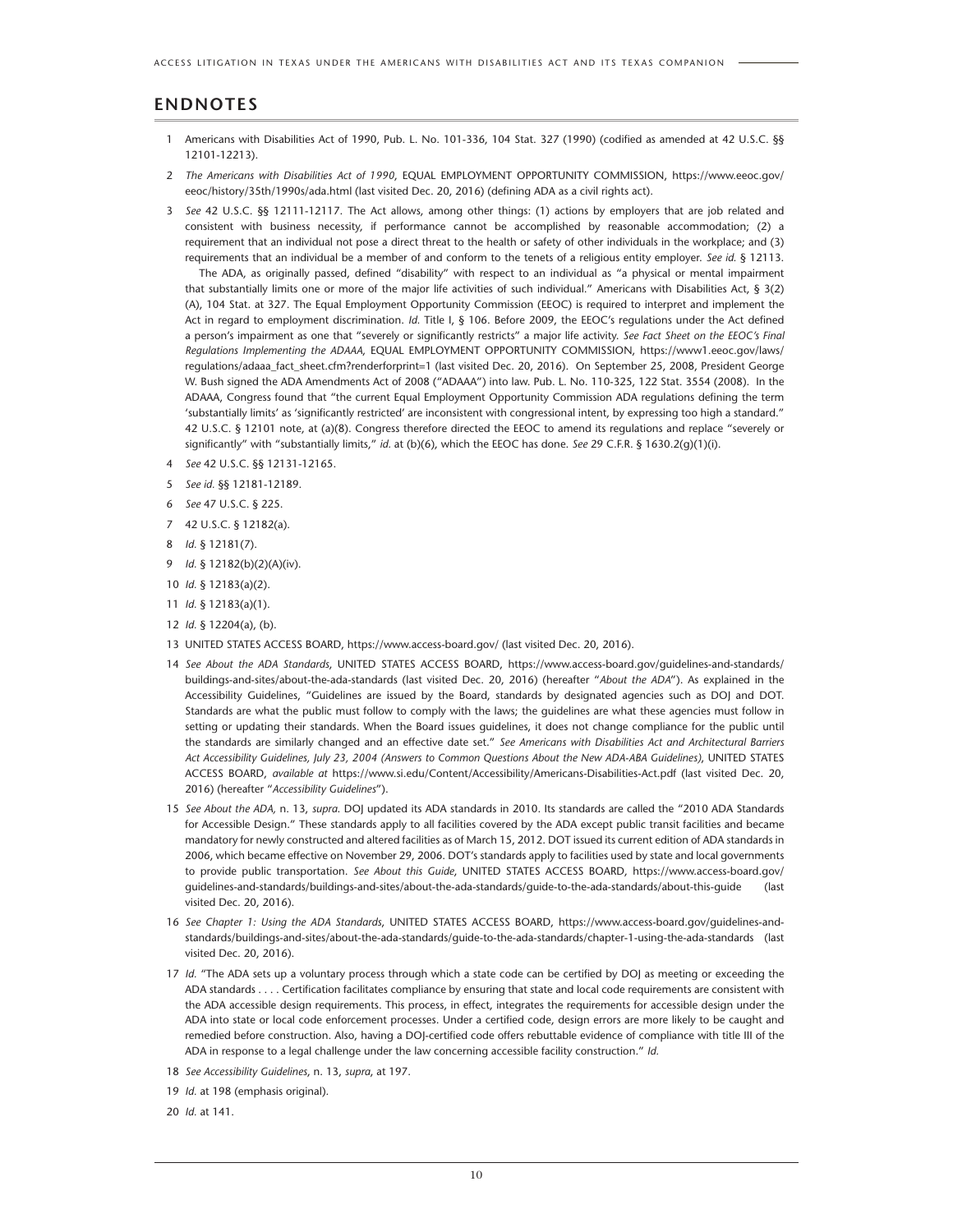- 21 *Id.* at 186 (emphasis original).
- 22 *Id.* at 188 (emphasis original).
- 23 42 U.S.C. § 12188(a)(1). The Act does not "require a person with a disability to engage in a futile gesture, if such person has actual notice that a person or organization covered by this subchapter does not intend to comply with its provisions." *Id.*
- 24 *See Oliver v. Ralphs Grocery Co.*, 654 F.3d 903, 905 (9th Cir. 2011) (citing 42 U.S.C. §§ 2000a-3(a), 12188(a)(2)).
- 25 42 U.S.C. § 2000a-3(a) (emphasis added).
- 26 *Id.* § 12188(a)(2).
- 27 *Id.* § 2000a-3(b).
- 28 *Christiansburg Garment Co. v. EEOC*, 434 U.S. 412, 418-19 (1978).
- 29 *See* 42 U.S.C. § 12188(a)(1) (incorporating 42 U.S.C. § 2000a-3).
- 30 *See, generally, id.*
- 31 *See Buckhannon Bd. & Care Home v. West Va. Dept. of Health & Human Res.*, 532 U.S. 598, 604 (2001). As other courts have recognized, "ADA-architectural-barrier cases are a unique subset of voluntary cessation doctrine cases." *Houston v. 7–Eleven, Inc.*, No. 13-60004-Civ., 2014 WL 351970, at \*2 (S.D. Fla. Jan. 31, 2014).
- 32 *See, e.g., 7-Eleven, Inc.*, 2014 WL 351970, at \*2 ("Several courts have found that where structural modifications have been undertaken to make the facility ADA compliant the case is moot. The fundamental rationale supporting these cases is that the alleged discrimination cannot reasonably be expected to recur since structural modifications permanently undo the offending conduct."); *see also Kallen v. J.R. Eight, Inc.*, 775 F. Supp. 2d 1374, 1379 (S.D. Fla. 2011) ("Because . . . Defendant has remedied . . . the deficiencies alleged in the Amended Complaint, the Court finds that those . . . claims are rendered moot and subject to dismissal for lack of jurisdiction . . . . If an ADA plaintiff has already received everything to which he would be entitled, i.e., the challenged conditions have been remedied, then these particular claims are moot absent any basis for concluding that plaintiff will again be subjected to the same wrongful conduct by this defendant."); *Access 4 All, Inc. v. Bamco VI, Inc.*, No. 11-610007-CIV, 2012 WL 33163, at \*6 (S.D. Fla. Jan. 6, 2012) ("[F]ederal courts have found ADA claims moot when the alleged discrimination cannot reasonably be expected to recur because structural modifications are unlikely to be altered in the future.") (internal quotation omitted); *Nat'l All. for Accessibility, Inc. v. Walgreen Co.*, No. 3:10-CV-780-J-32-TEM, 2011 WL 5975809, \*3 (M.D. Fla. Nov. 28, 2011) (explaining that "federal courts have dismissed ADA claims as moot when the alleged violations have been remedied after the initial filing of a suit seeking injunctive relief," and collecting cases). This stands in contrast to the "stringent" standard a defendant must meet to moot a case based on the defendant's voluntary cessation of *discriminatory conduct* which violates the ADA. *See Bamco VI*, 2012 WL 33163, at \*5 (*distinguishing Sheely v. MRI Radiology Network, P.A,* 505 F.3d 1173, 1181–88 (11th Cir. 2007) on that basis). The mootness doctrine is especially applicable in the ADA context, as the alleged discrimination cannot reasonably be expected to recur, since structural modifications are unlikely to be altered in the future. *See Sharp v. Rosa Mexicano, D.C., LLC,* 496 F. Supp. 2d 93, 99 (D.D.C. 2007); *Kallen*, 775 F. Supp. 2d at 1379; *Access 4 All, Inc. v. Casa Marina Owner, LLC*, 458 F. Supp. 2d 1359, 1366 (S.D. Fla. 2006), *vacated on other grounds,* 264 Fed. Appx. 795 (11th Cir. 2008).
- 33 *See, e.g., Ass'n for Disabled Americans, Inc. v. Key Largo Bay Beach, LLC,* 407 F. Supp. 2d 1321, 1348 (S.D. Fla. 2005); *Casa Marina*, 458 F. Supp. 2d at 1366 ("The resort's voluntary decision to remedy any alleged barrier to access does not entitle Plaintiff to attorneys' fees."); *Kallen*, 775 F. Supp. 2d at 1381 (denying award of fees to plaintiff where defendant voluntarily remedied violations upon filing of lawsuit) (citing *Buckhannon*, 532 U.S. at 610).
- 34 *Christiansburg*, 434 U.S. at 422 (1978); *Bruce v. City of Gainesville*, 177 F.3d 949, 951-52 (11th Cir. 1999) (holding that the *Christiansburg* standard applies under the ADA's fee-shifting provision).
- 35 *Casa Marina*, 458 F. Supp. 2d at 1368 (lawsuit was "frivolous, unreasonable, and groundless' where plaintiff's counsel had been specifically advised of remediation, yet case pursued, justifying award of fees to defendant); *Kallen*, 775 F. Supp. 2d at 1381 (plaintiff's "insistence on proceeding with his claims after they were clearly rendered moot," led to finding that lawsuit was "frivolous, unreasonable and groundless, subjecting Plaintiff to payment of Defendant's attorneys' fees and costs").
- 36 *Kallen*, 775 F. Supp. 2d at 1380 (citing *Christiansburg*, 434 U.S. at 421, and *Casa Marina*, 458 F. Supp. 2d at 1367).
- 37 TEX. HUM. RES. CODE § 121.001.
- 38 *Id.* at § 121.003(a).
- 39 *Id.* at § 121.003(c).
- 40 *Id.* at § 121.003(d). *Compare with* 42 U.S.C. § 12182(b)(2)(A)(ii), (iii), (iv).
- 41 *Id.* at § 121.002(5).
- 42 *Id.* at § 121.004(b).
- 43 *See, e.g., Diaz v. Doneraki Rests., Inc.*, No. H-12-2238, 2014 WL 2332822, at \*1 (S.D. Tex. May 29, 2014) (awarding statutory damages in the amount \$250 for each of three violations because of plaintiff's repeated pleas to the restaurant to accommodate her disability and the restaurant's repeated refusal to stop the discriminatory conduct); *Jones v. White*, No. H-03-2286, 2006 WL 3358646, at \*4 (S.D. Tex. Nov. 17, 2006) ("this damages provision is closer to a nominal damages remedy used when constitutional or civil rights are violated but it is difficult to establish actual damages beyond the violation itself"); *Lara v. Cinemark USA, Inc.*, No. EP-97-CA-502-H, 1998 WL 1048497, at \*3 (W.D. Tex. Aug. 21, 1998) (awarding statutory damages of \$100 to each of five plaintiffs), *rev'd on other grounds*, 207 F.3d 783 (5th Cir. 2000); *Johnson v. Gambrinus Co./Spoetzl Brewery*, 116 F.3d 1052, 1065 (5th Cir. 1997) (affirming trial court's award of \$100 for violation).
- 44 CAL. CIV. CODE § 51; *Jankey v. Sung Koo Lee*, 290 P.3d 187, 195 (Cal. 2012).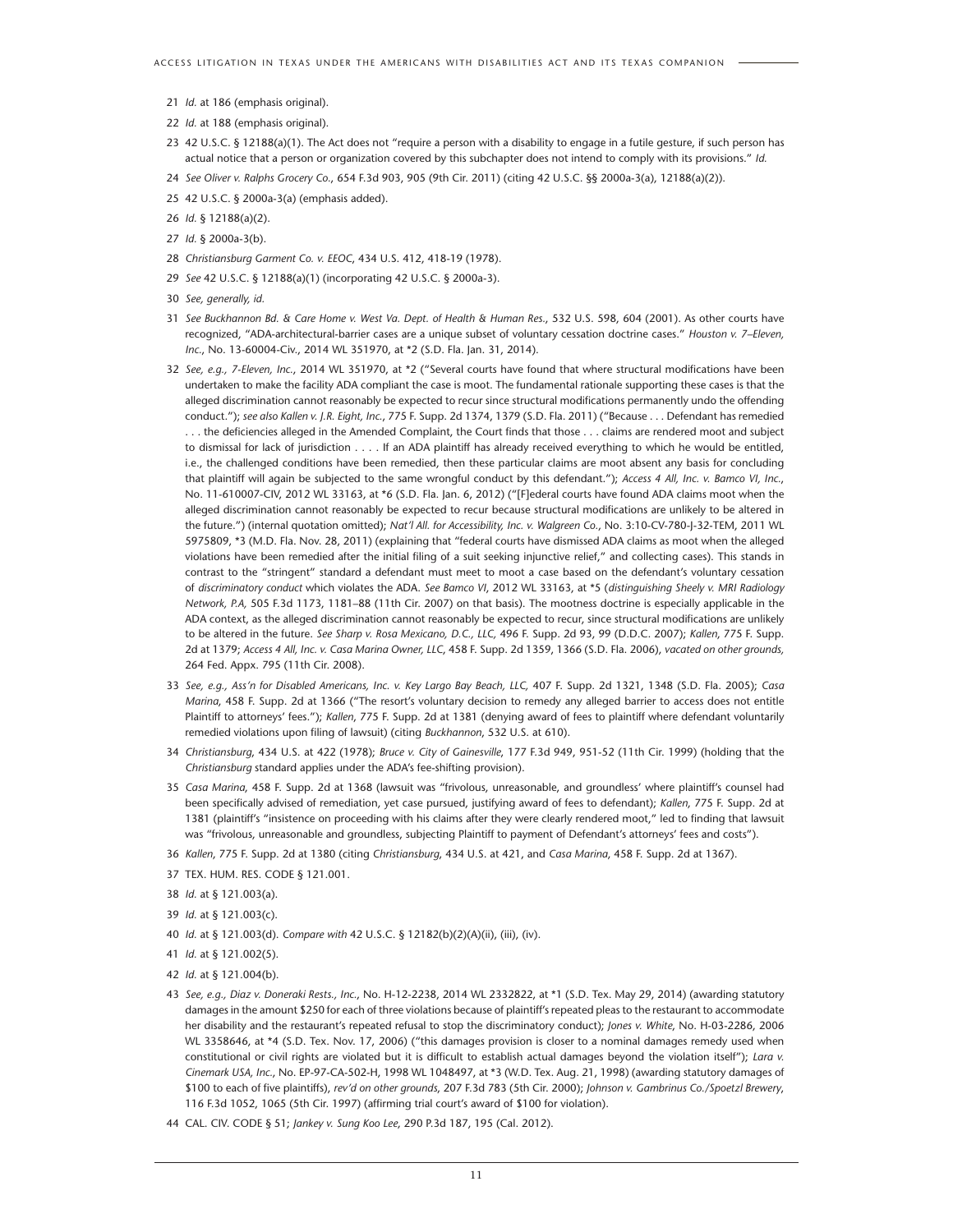45 *Molski v. M.J. Cable, Inc.*, 481 F.3d 724, 731 (9th Cir. 2007)

- 46 CAL. CIV. CODE § 51(f).
- 47 *Munson v. Del Taco, Inc.*, 208 P.3d 623, 634 (Cal. 2009).
- 48 CAL. CIV. CODE § 52.
- 49 *See, e.g., Botosan v. Paul McNally Realty*, 216 F.3d 827, 835 (9th Cir. 2000).
- 50 *Feezor v. Del Taco, Inc.*, 431 F. Supp. 2d 1088, 1091 (S.D. Cal. 2005).
- 51 McNichol, Tom, *Targeting ADA Violators*, Cal. Lawyer (Cal. Bar Ass'n Jan, 2012)., *available at* https://ww2.callawyer.com/ Clstory.cfm?eid=919801.
- 52 *Molski v. Mandarin Touch Rest.*, 347 F. Supp. 2d 860, 863 (C.D. Cal. 2004), *aff'd in part, dismissed in part sub nom. Molski v. Evergreen Dynasty Corp.*, 500 F.3d 1047 (9th Cir. 2007).
- 53 Sen. Bill. 1186, 2012 Cal. Legis. Serv. ch. 383; *see also Will California law changes discourage abusive ADA litigation? The jury is still out...*, JMBM GLOBAL HOSPITALITY GROUP, http://hotellaw.jmbm.com/finally\_relief\_from\_abusive\_ada.html (last visited Dec. 20, 2016).
- 54 CAL. CIV. CODE § 55.54(b)(1).
- 55 *Id.* § 55.56(g)(1).
- 56 *Id.* § 55.56(g)(2)(A).
- 57 *Id.* § 55.56(i).
- 58 *Id.* § 55.31(b)(1).
- 59 *Id.* § 55.32.
- 60 *See* Deposition of Jon Deutsch at 22, *Deutsch v. Henry*, Civil Action No. 1:15-CV-490-LY (W.D. Tex. taken Feb. 18, 2016) (on file with Texans for Lawsuit Reform Foundation).
- 61 *See Deutsch v. Henry*, Civil Action No. A-15-CV-490-LY-ML, 2016 WL 7165993, at \*2 (W.D. Tex. Dec. 7, 2016) (Opinion on Defendants' Motion for Sanctions, noting that the attorney had filed 385 ADA access lawsuits in the Western District of Texas since 2015); *see also* http://kxan.com/2016/12/07/austin-ada-attorney-omar-w-rosales-slammed-with-sanctions-in-federalcourt/ (reporting on ADA lawsuits in Austin, Texas).
- 62 *See* Attorney Civil Report, attorney Omar Rosales, from PACER system for U.S. District Court for the Southern District of Texas for Plaintiff Tovar (on file with Texans for Lawsuit Reform Foundation and available on Southern District's PACER system).
- 63 *See, e.g.,* Original Complaint, *Deutsch v. Henry*, Civil Action No. 1:15-CV-490-LY (W.D. Tex. June 5, 2015), ECF No. 1; Original Complaint, *Deutsch v. Phil's Icehouse*, Civil Action No. 1:15-CV-490-RP (W.D. Tex. Oct. 28, 2015) ECF No. 1; Original Complaint, *Deutsch v. Travis County Shoe Hosp.*, Civil Action No. 1:15-CV-1198-LY (W.D. Tex. Dec. 22, 2015) ECF No. 1.
- 64 Copy of a demand letter on file with Texans for Lawsuit Reform Foundation; *see also* email submitted as Exhibit 1 to Crosley's Motion to Dismiss [Doc. #30-1], filed January 18, 2016 in *Deutsch v. Crosley*, Civil Action No. 1:15-CV-743-SS (W.D. Tex.) (on file with Texans for Lawsuit Reform Foundation).
- 65 *See* Deposition of Jon Deutsch at 22, *Deutsch v. Henry*, Civil Action No. 1:15-CV-490-LY (W.D. Tex. taken Feb. 18, 2016) (on file with Texans for Lawsuit Reform Foundation).
- 66 *See* Declaration of Jan Mirkin-Earley at ¶¶ 8-10, *Deutsch, v. Crosley*, Civil Action No. 1:15-CV-743-SS (W.D. Tex. Dec. 4, 2015) (on file with Texans for Lawsuit Reform Foundation).

- 68 *See, passim*, pleadings filed in *Deutsch v. Henry,* publicly available on PACER.
- 69 *See Deutsch v. Henry*, Civil Action No. A-15-CV-490-LY-ML, 2016 WL 7165993, at \*3-9 (W.D. Tex. Dec. 7, 2016) (Opinion on Defendants' Consolidated Motion for Sanctions on six cases) (summarizing conduct by counsel in six cases).
- 70 *See* Docket Report, Mandamus Petition against District Judge Lee Yeakel and Magistrate Mark Lane, *Per Curiam* Order Denying Mandamus, and *Per Curiam* Denial of Petition for Rehearing *en banc*, in *Deutsch v. Henry,* COA 16-50998, in the United States Court of Appeals for the Fifth Circuit (on file with Texans for Lawsuit Reform and publicly available on the Fifth Circuit's PACER system); Docket Report, Mandamus Petition against District Judge Robert Pitman, and *Per Curiam* Order Denying Mandamus, in *Deutsch v. Riverside Limited*, COA 16-51018, in the United States Court of Appeals for the Fifth Circuit (on file with Texans for Lawsuit Reform and publicly available on the Fifth Circuit's PACER system); Docket Report, Mandamus Petition against District Judge Lee Yeakel and Magistrate Mark Lane, and *Per Curiam* Order Denying Mandamus, in *Deutsch v. Henry*, COA 16-51101, in the United States Court of Appeals for the Fifth Circuit (on file with Texans for Lawsuit Reform and publicly available on the Fifth Circuit's PACER system); Docket Report, Mandamus Petition against District Judge Lee Yeakel and Magistrate Mark Lane, and *Per Curiam* Order Denying Mandamus, in *Deutsch v. Chiwawa*, COA 16-51118, in the United States Court of Appeals for the Fifth Circuit (on file with Texans for Lawsuit Reform and publicly available on the Fifth Circuit's PACER system); Docket Report, Mandamus Petition against District Judge Lee Yeakel and Magistrate Mark Lane, and *Per Curiam* Order Denying Mandamus, in *Deutsch v. Draker Enterprises*, COA 16-51119, in the United States Court of Appeals for the Fifth Circuit (on file with Texans for Lawsuit Reform and publicly available on the Fifth Circuit's PACER system); Docket Report, Mandamus Petition against District Judge Robert Pitman and Magistrate Mark Lane, and *Per Curiam* Order Denying Mandamus, in *Deutsch v. La Tierra De Simmons Familia Ltd.*, COA 16-51121, in the United States Court of Appeals for the Fifth Circuit (on file with Texans for Lawsuit Reform and publicly available on the Fifth Circuit's PACER system).

<sup>67</sup> *Id*. at ¶ 4.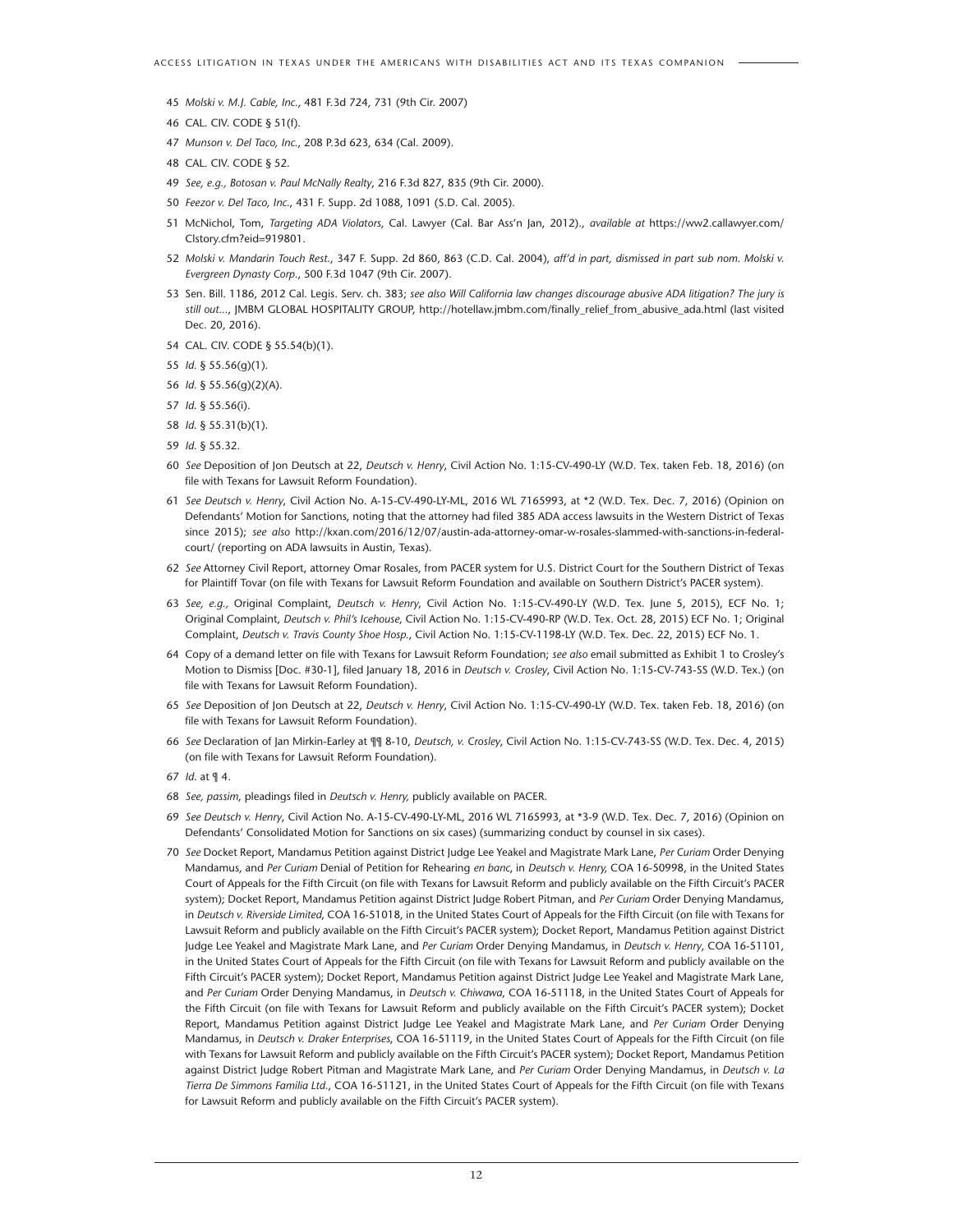- 71 *See* Motion to Recuse in *Deutsch v. Henry*, Civil Action No. A-15-CV-490-LY-ML, 2016 WL 7165993, at \*10 (W.D. Tex. Sept. 8, 2016) ("In addition, Plaintiff's counsel has filed a complaint with the Committee on Judicial Conduct and Disability of the Judicial Conference of the United States regarding Magistrate Lane and the Magistrate's refusal to follow the reporting procedures regarding a racist email sent by the Defense counsel.).
- 72 *See Deutsch v. Henry*, Civil Action No. A-15-CV-490-LY-ML, 2016 WL 7165993, at \*10 (W.D. Tex. Dec. 7, 2016) (Opinion on Defendants' Motion for Sanctions, summarizing testimony of Betty Balli Torres, the Executive Director of the Texas Access to Justice Foundation, the largest funder of civil legal aid to the poor in Texas).
- 73 *See id*., at \*12 (quoting attorney James C. Harrington, representing Defendants).
- 74 *See id.*, at \*24.
- 75 *See id.*, at \*1.
- 76 TEX. BUS. & COM. CODE § 17.505 (Texas Deceptive Trade Practices Act); TEX. INS. CODE § 541.154 (Texas Insurance Deceptive Trade Practices Act). The "ADA does not require any notice to a defendant prior to the filing of a lawsuit. Additionally, Congress has attempted on several occasions to amend the ADA to provide pre-suit notice. Those efforts have failed each time." *Jones v. Eagle-North Hills Shopping Centre*, L.P., 478 F. Supp. 2d 1321, 1331 (E.D. Okla. 2007); *see also* H.R. 241, 114th Congress (2015-2016), H.R. 2804, 109th Cong. (2005); H.R. 728, 108th Cong. (2003); H.R. 914, 107th Cong. (2001); S. 782, 107th Cong. (2001); H.R. 3590, 106th Cong. (2000); S. 3122, 106th Cong. (2000) (all attempts to amend the ADA to include a notice requirement); Samuel R. Bagenstos, *The Perversity of Limited Civil Rights Remedies: The Case of "Abusive" ADA Litigation*, 54 U.C.L.A. L. Rev. 1, 16–20 (2006) (discussing and critiquing the political movement in favor of amending the ADA to include a notice requirement).
- 77 *See* ARIZ. REV. STAT. § 41-1471; CONN. GEN. STAT. § 46a-100; DEL. CODE tit. 6 § 4511; FL. STAT. § 760.11; IDAHO CODE § 67-5908(2); KAN. STAT. § 44-1005; ME. STAT. tit. 5 § 4622; MINN. STAT. § 363A.33; MONT. CODE § 49-2-512; NEB. REV. STAT. § 20-142; N.H. REV. STAT. § 354-A:22; WIS. STAT. § 106.52.
- 78 *See* COLO. REV. STAT. § 24-34-601(c)(i) (employer with 25 or fewer employees and no more than \$3,500,000 in annual gross income entitled to a 50 percent reduction in the statutory fine, but not actual damages, assessed if it corrects the accessibility violation within 30 days after the filing of the complaint, but not if the defendant knowingly or intentionally made or caused to have made the access barrier that caused the accessibility violation).